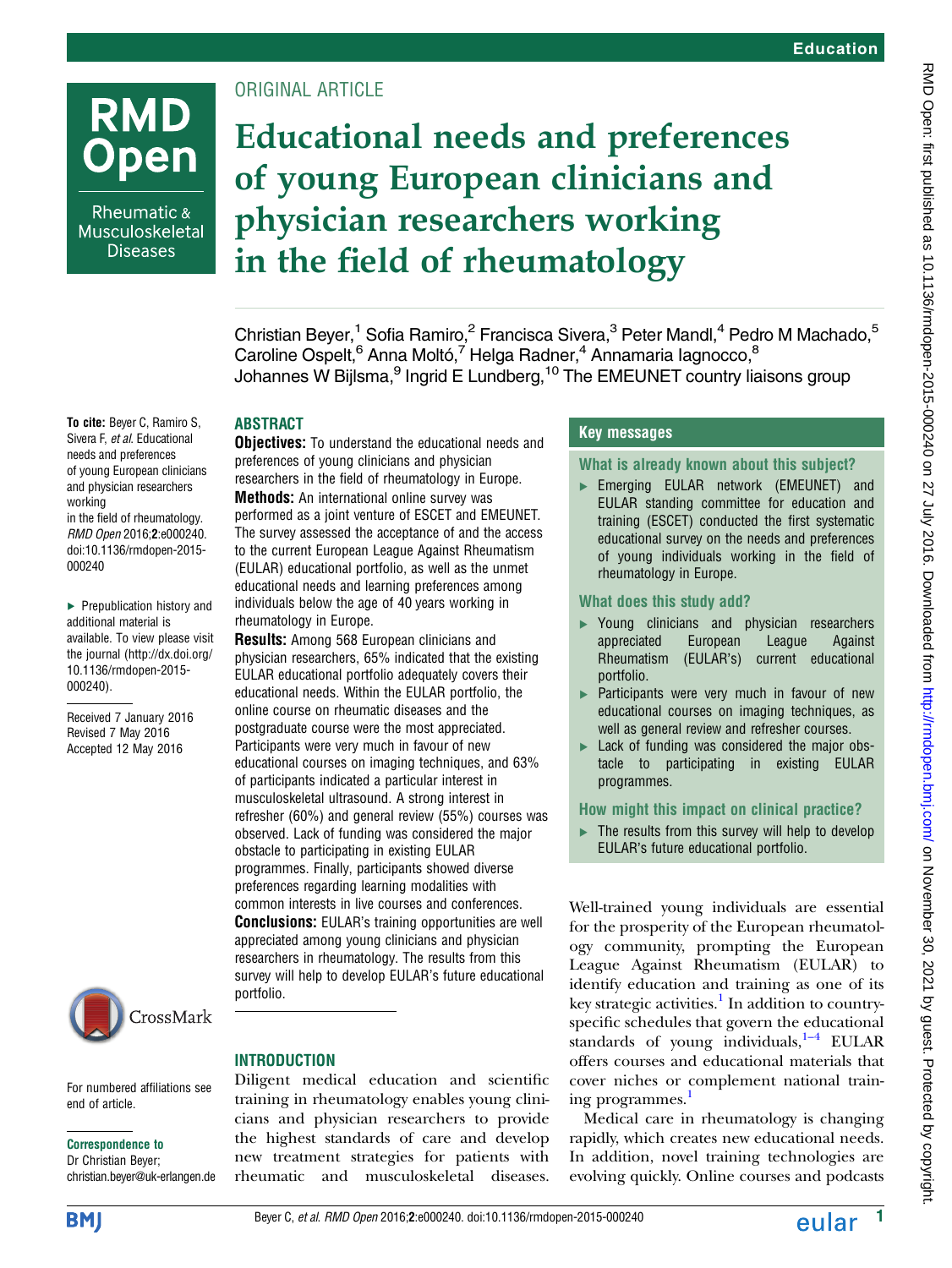can bring knowledge from world-leading experts to the offices of young individuals worldwide. Almost 10 years ago, EULAR launched the first online course on rheumatic diseases, which has become one of EULAR's most successful training programmes.<sup>[1](#page-6-0)</sup>

The rapid changes in medical care and learning technologies prompted us to reach out to a large number of young European physicians and scientists working in the field of rheumatology to assess (1) the awareness and acceptance of the current EULAR portfolio, (2) the access to EULAR training opportunities and (3) the unmet educational needs.

#### **METHODS**

#### Development and distribution of the survey

The survey was a joint venture of the EULAR standing committee for education and training (ESCET) and the<br>Emerging EULAR network (EMEUNET). The Emerging EULAR network (EMEUNET). The EMEUNET education subgroup piloted the survey, which was reviewed by the EMEUNET working group and ESCET. The final version of the survey was uploaded on SurveyMonkey (complete survey available on request) and email invitations were sent to all EMEUNET members. In addition, EMEUNET country liaisons distributed invitations within national groups of young clinicians and researchers. After the initial invitation, three reminders were sent using the same distribution strategy. Individuals below the age of 40 years performing clinical and/or scientific work in the field of rheumatology were asked to participate. The intended time length of the survey was a maximum of 15 min to ensure high participation and completion rates. The survey mainly assessed categorical responses. At the end of each assessment (eg, awareness of educational programmes or access to educational programmes), participants were invited to provide additional open comments. Data were collected between November 2013 and March 2014.

#### Data handling

For all participants, individual responses were checked for completeness. If respondents did not fully answer the questions on basic characteristics including demographics, work and research focus, they were excluded from further analysis. For the specific assessments of clinical or scientific educational needs, participants were allowed to complete or skip the respective section in order to avoid unnecessary questions.

All participants were categorised as 'clinician', 'researcher' or 'physician researcher', with the latter performing both research and clinical work. Clinicians and physician researchers were further categorised according to: (1) clinical position and (2) country of origin, which was further allocated to one of the three following groups according to the gross domestic product (GDP) per capita  $2014^5$  $2014^5$  as follows: Group 1: Norway, Switzerland, Denmark, Sweden, Ireland, the Netherlands, Austria, Belgium, Germany, UK, France,

Italy, Andorra; Group 2: Spain, Cyprus, Malta, Slovenia, Portugal, Greece, Estonia, Czech Republic, Slovakia, Lithuania, Latvia, Poland, Hungary; Group 3: Croatia, Russia, Turkey, Romania, Belarus, Azerbaijan, Bulgaria, Serbia, Albania, Georgia, Ukraine, Moldova.

#### Statistical analysis

Of a total of 773 participants, 728 completed the questions on basic characteristics and were included in the first analysis. Given the different background and educational needs, participants from outside Europe and those whose work status was 'researcher' were then excluded, resulting in a selection of young European clinicians and physician researchers. Categorical variables were compared across groups with the  $\chi^2$  test. Continuous variables were compared across three groups using one-way analysis of variance (ANOVA). For all analyses, p values <0.05 were considered significant. Statistical analysis was carried out using IBM SPSS Statistics V.21 (IBM Deutschland GmbH, Ehningen, Germany) and GraphPadPrism V.5.03 (GraphPad Software, San Diego, California, USA). Open answers and comments were not analysed systematically.

#### RESULTS

#### Characteristics of participants

Ninety per cent of all participants were from Europe (N=656), with the highest number of respondents coming from Spain (14%) and France (8%) (see online [supplementary table](http://dx.doi.org/10.1136/rmdopen-2015-000240) S1). We observed a female predominance (68%), and most of the participants were between 25 and 35 years (76%) of age (see online [supplementary table](http://dx.doi.org/10.1136/rmdopen-2015-000240) S2). Most participants' work status was 'physician researcher' (53%), defined as someone who performs both clinical work and research, followed by 'clinician' (34%) and 'researcher' (13%) (see online [supplementary table](http://dx.doi.org/10.1136/rmdopen-2015-000240) S2). In their clinical work, most participants were trainees or young consultants in rheumatology (90%). The majority of participants hold a research position as a PhD candidate, postdoctoral or junior researcher (86%), while only a few Master's students or senior researchers participated in the survey (see online [supplementary table](http://dx.doi.org/10.1136/rmdopen-2015-000240) S2). A total of 568 participants were included in the detailed analysis after excluding 72 participants from non-European countries and 88 non-clinical scientists.

Regarding their daily schedule, clinicians spent 74 ±18% of their time in clinical work. Physician researchers also spent most of their time in clinical work (59 ±22%) while they used 23±20% of their time for research (see online [supplementary](http://dx.doi.org/10.1136/rmdopen-2015-000240) figure S1). Overall, participants dedicated less time to teaching  $(14\pm13\%)$ and little time to administration  $(5±9%)$ . While physician researchers performed clinical/epidemiological (78%), basic (24%) and/or translational research (17%), most clinicians (51%) did not carry out research. Asked about their career plans, clinicians and physician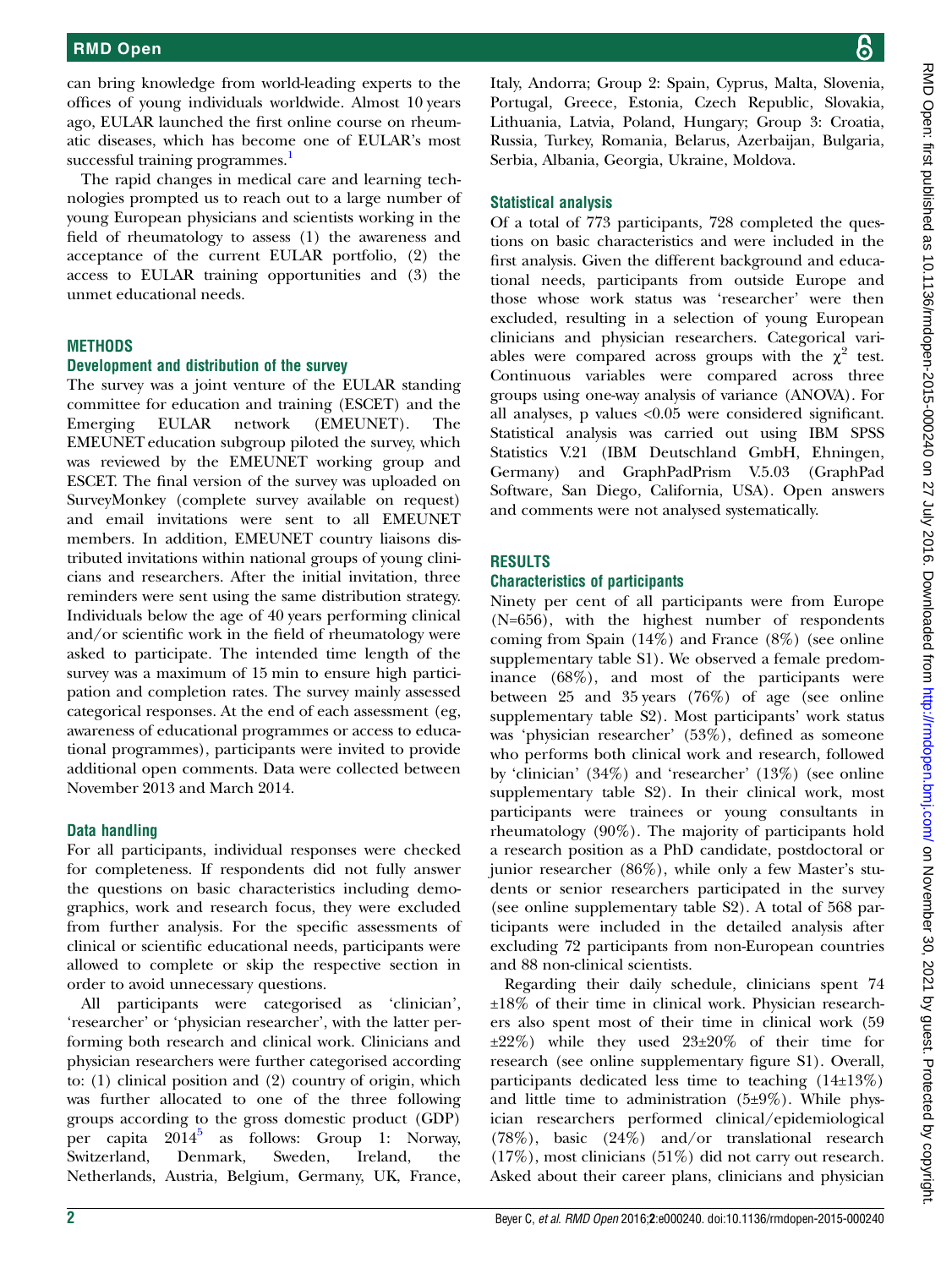<span id="page-2-0"></span>researchers both showed the highest interest in pursuing a clinical career, followed by an academic career or career in private practice. Both clinicians and physician researchers indicated little interest in working in industry, independent from their clinical position (see online [supplementary table](http://dx.doi.org/10.1136/rmdopen-2015-000240) S4).

#### Awareness and access to existing educational programmes

The general awareness of the existing educational programmes under the EULAR umbrella was high for the well-established programmes, although the participation rates were modest. Thirty-two per cent of all participants had already participated in the EULAR online course on rheumatic diseases and 13% in the EULAR postgraduate course (table 1A). The participation rate in the EULAR online course on rheumatic diseases was similar between trainees in rheumatology and young consultants, the most frequent clinical positions held by the survey participants. In contrast, participation of young consultants at the EULAR postgraduate course, a live course, exceeded that of trainees in rheumatology (table 1B, C).

| Table 1<br>Awareness of existing programmes     |             |             |                      |                    |              |              |            |  |
|-------------------------------------------------|-------------|-------------|----------------------|--------------------|--------------|--------------|------------|--|
|                                                 | <b>Have</b> |             |                      |                    | <b>Have</b>  |              |            |  |
| <b>Characteristic</b>                           | never       | <b>Have</b> | <b>Would like to</b> | <b>Have strong</b> | participated |              |            |  |
| <b>Clinicians and physician</b>                 | heard of    | heard of    | participate in       | interest in        | in           | $\Sigma$     | $\chi^2$ , |  |
| researchers                                     | N(%)        | N(%)        | N(%)                 | N(%)               | N(%)         | N(%)         | p value    |  |
| (a) All participants                            |             |             |                      |                    |              |              |            |  |
| <b>EULAR online course</b>                      | 55 (10)     | 78 (14)     | 112(21)              | 125 (23)           | 174 (32)     | 544 (100) NA |            |  |
| EULAR online course on                          | 79 (15)     | 146 (27)    | 146 (27)             | 155 (29)           | 18(3)        |              |            |  |
| <b>Connective Tissue Diseases</b>               |             |             |                      |                    |              |              |            |  |
| EULAR/EUSTAR online course<br>on SSc            | 87 (16)     | 161 (30)    | 146 (27)             | 122(22)            | 28(5)        |              |            |  |
| EULAR ultrasound online course                  | 93(17)      | 134 (25)    | 117(22)              | 152 (28)           | 48 (9)       |              |            |  |
| EULAR postgraduate course                       | 118(22)     | 125(23)     | 107 (20)             | 121 (22)           | 73 (13)      |              |            |  |
| EULAR epidemiology course                       | 141 (26)    | 178(33)     | 110 (20)             | 84 (15)            | 31(6)        |              |            |  |
| ACR/EULAR exchange                              | 208 (38)    | 142 (26)    | 89 (16)              | 98 (18)            | 7(1)         |              |            |  |
| programme                                       |             |             |                      |                    |              |              |            |  |
| EUREKA course of Translational 277 (51)         |             | 130 (24)    | 83 (15)              | 46 (9)             | 8(2)         |              |            |  |
| Medicine                                        |             |             |                      |                    |              |              |            |  |
| <b>EUSTAR SSc course</b>                        | 187 (34)    | 139 (26)    | 92(17)               | 98 (18)            | 28(5)        |              |            |  |
| EULAR course on capillaroscopy 127 (23)         |             | 159 (29)    | 114(21)              | 121(22)            | 23(4)        |              |            |  |
| <b>EULAR ultrasound course</b>                  | 78 (14)     | 112(21)     | 107(20)              | 197 (36)           | 50(9)        |              |            |  |
| (b) EULAR online course-clinical position       |             |             |                      |                    |              |              |            |  |
| Medical student                                 | 3(38)       | 2(25)       | 3(38)                | 0(0)               | 0(0)         | 8(100)       | < 0.001    |  |
| Trainee (internal m.)                           | 6(14)       | 9(21)       | 11(25)               | 9(21)              | 9(21)        | 44 (100)     |            |  |
| Trainee (rheum.)                                | 32(11)      | 34 (11)     | 54 (18)              | 79 (26)            | 102 (34)     | 301 (100)    |            |  |
| Young consultant                                | 14 $(7)$    | 33(17)      | 44 (23)              | 37(19)             | 63 (33)      | 191 (100)    |            |  |
| (c) EULAR postgraduate course-clinical position |             |             |                      |                    |              |              |            |  |
| Medical student                                 | 4(50)       | 4(50)       | 0(0)                 | 0(0)               | 0(0)         | 8(100)       | < 0.001    |  |
| Trainee (internal m.)                           | 20(45)      | 7(16)       | 9(20)                | 5(11)              | 3(7)         | 44 (100)     |            |  |
| Trainee (rheum.)                                | 74 (25)     | 65(22)      | 60(20)               | 73 (24)            | 29(10)       | 301 (100)    |            |  |
| Young consultant                                | 20(11)      | 49 (26)     | 38 (20)              | 43 (23)            | 41 (22)      | 191 (100)    |            |  |
| (d) EULAR online course-country of origin       |             |             |                      |                    |              |              |            |  |
| Group 1                                         | 27(12)      | 40(18)      | 50(23)               | 40 (19)            | 65 (29)      | 222 (100)    | 0.118      |  |
| Group 2                                         | 23(10)      | 31(14)      | 45 (20)              | 56 (25)            | 74 (32)      | 229 (100)    |            |  |
| Group 3                                         | 4(4)        | 7(8)        | 17(19)               | 29 (32)            | 35(38)       | 92 (100)     |            |  |
| (e) EULAR postgraduate course-country of origin |             |             |                      |                    |              |              |            |  |
| Group 1                                         | 79 (35)     | 59 (27)     | 33(15)               | 39(18)             | 12(5)        | 222 (100)    | < 0.001    |  |
| Group 2                                         | 32(14)      | 53 (23)     | 51(22)               | 54 (24)            | 39(17)       | 229 (100)    |            |  |
| Group 3                                         | 7(8)        | 12(13)      | 23 (25)              | 28 (30)            | 22(24)       | 92 (100)     |            |  |

(a–e) Total sample with N=656 participants of whom 544 responded to this part of the survey. Values are expressed as absolute numbers and percentages in brackets as N (%).

(a) Analysis with all responses. (b, c) Analysis on categorisation of participants according to clinical position. (d, e) Analysis on categorisation of participants according to country of origin. Countries allocated to groups 1–3 according to the GDP per capita 2014. Group 1: Norway, Switzerland, Denmark, Sweden, Ireland, the Netherlands, Austria, Belgium, Germany, UK, France, Italy, Andorra; Group 2: Spain, Cyprus, Malta, Slovenia, Portugal, Greece, Estonia, Czech Republic, Slovakia, Lithuania, Latvia, Poland, Hungary; Group 3: Croatia, Russia, Turkey, Romania, Belarus, Azerbaijan, Bulgaria, Serbia, Albania, Georgia, Ukraine, Moldova.

ACR, American College of Rheumatology; EULAR, European League Against Rheumatism; EUSTAR, European Scleroderma Trial and Research Organization; GDP, gross domestic product; internal m, internal medicine; NA, not applicable; rheum, rheumatism; SSc, systemic sclerosis.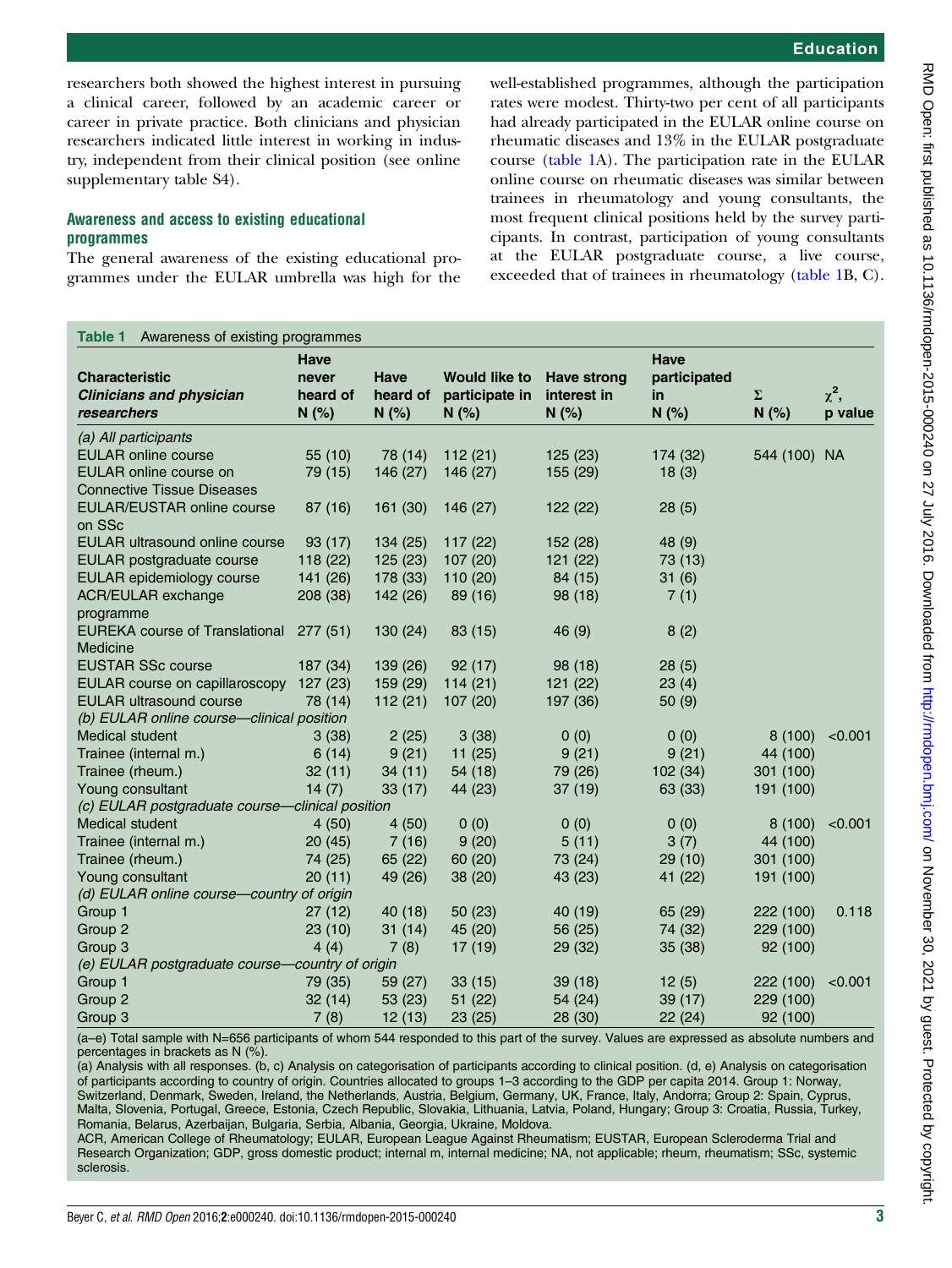<span id="page-3-0"></span>Of note, participation rates in the EULAR online course on rheumatic diseases and the EULAR postgraduate course were higher among young individuals from countries with a lower GDP (group 3; [table 1D](#page-2-0), E). This trend was reversed, however, for the more competitive programmes, such as the ACR/EULAR exchange programme and the EUREKA course of Translational

medicine, although the very low numbers of participants in these training opportunities do not allow one to draw final conclusions (see online [supplementary](http://dx.doi.org/10.1136/rmdopen-2015-000240) figure S9).

The current EULAR educational programme was very well received by the survey participants: a majority of 64% disagreed with the statement that the EULAR educational programme did not cover their needs, while

| Access to existing programmes<br>Table 2                                                          |                               |                                |                                   |                         |                            |              |                       |
|---------------------------------------------------------------------------------------------------|-------------------------------|--------------------------------|-----------------------------------|-------------------------|----------------------------|--------------|-----------------------|
| <b>Characteristic</b><br><b>Clinicians and physician researchers</b>                              | <b>Fully</b><br>agree<br>N(%) | <b>Mostly</b><br>agree<br>N(%) | <b>Partially</b><br>agree<br>N(%) | Do not<br>agree<br>N(%) | Undecided $\Sigma$<br>N(%) | N(%)         | $\chi^2$ ,<br>p value |
| (a) All participants                                                                              |                               |                                |                                   |                         |                            |              |                       |
| I do not have enough and timely                                                                   | 61(11)                        | 116 (22)                       | 187(35.1)                         | 144 (27.0)              | 25(5)                      | 533 (100) NA |                       |
| information about ongoing projects                                                                |                               |                                |                                   |                         |                            |              |                       |
| I cannot afford my educational needs on                                                           | 157 (30)                      | 151 (28)                       | 130(24)                           | 75 (14)                 | 20(4)                      |              |                       |
| my own                                                                                            |                               |                                |                                   |                         |                            |              |                       |
| My department does not provide me                                                                 | 69 (13)                       | 100(19)                        | 169 (32)                          | 178 (33)                | 17 (32)                    |              |                       |
| enough leave to participate in                                                                    |                               |                                |                                   |                         |                            |              |                       |
| I do not have access to departmental/                                                             | 105 (20)                      | 135 (25)                       | 151(28)                           | 114(21)                 | 28 (5)                     |              |                       |
| institutional funding                                                                             |                               |                                |                                   |                         |                            |              |                       |
| I do not have access to alternative means                                                         | 74 (14)                       | 132 (25)                       | 176 (33)                          | 127(24)                 | 24(5)                      |              |                       |
| of funding                                                                                        |                               |                                |                                   |                         |                            |              |                       |
| The current EULAR educational                                                                     | 14(3)                         | 25(4.7)                        | 88 (17)                           | 341 (64)                | 65 (12)                    |              |                       |
| programme does not cover my                                                                       |                               |                                |                                   |                         |                            |              |                       |
| educational needs                                                                                 |                               |                                |                                   |                         |                            |              |                       |
| (b) I do not have enough and timely information about ongoing projects—clinical position          |                               |                                |                                   |                         |                            |              |                       |
| Medical student                                                                                   | 1 (17)                        | 1(17)                          | 1(17)                             | 3(50)                   | 0(0)                       | 6(100)       | < 0.001               |
| Trainee (internal m.)                                                                             | 7 (16)                        | 10(23)                         | 15(35)                            | 9(21)                   | 2(5)                       | 43 (100)     |                       |
| Trainee (rheum.)                                                                                  | 39 (13)                       | 68 (23)                        | 107 (36)                          | 67(23)                  | 16(5)                      | 297 (100)    |                       |
| Young consultant                                                                                  | 15(8)                         | 37 (20)                        | 64 (34)                           | 67 (36)                 | 4(2)                       | 187 (100)    |                       |
| (c) I cannot afford my educational needs on my own—clinical position                              |                               |                                |                                   |                         |                            |              |                       |
| <b>Medical student</b>                                                                            | 1(17)                         | 1(17)                          | 2(33)                             | 0(0)                    | 2(33)                      | 6(100)       | < 0.001               |
| Trainee (internal m.)                                                                             | 11(26)                        | 14 (33)                        | 12(28)                            | 2(5)                    | 4(9)                       | 43 (100)     |                       |
| Trainee (rheum.)                                                                                  | 93 (30)                       | 84 (27)                        | 70 (22)                           | 42 (14)                 | 8(3)                       | 297 (100)    |                       |
| Young consultant                                                                                  | 52 (28)                       | 52 (28)                        | 46 (25)                           | 31(17)                  | 6(3)                       | 187 (100)    |                       |
| (d) The current EULAR educational programme does not cover my educational needs—clinical position |                               |                                |                                   |                         |                            |              |                       |
| <b>Medical student</b>                                                                            | 0(0)                          | 1(17)                          | 1(17)                             | 1(17)                   | 3(50)                      | 6(100)       | < 0.001               |
| Trainee (internal m.)                                                                             | 0(0)                          | 3(7)                           | 5(12)                             | 27(63)                  | 8(19)                      | 43 (100)     |                       |
| Trainee (rheum.)                                                                                  | 10(3)                         | 16(5)                          | 52(18)                            | 181(61)                 | 38 (13)                    | 297 (100)    |                       |
| Young consultant                                                                                  | 4(2)                          | 5(3)                           | 30(16)                            | 132(71)                 | 16(9)                      | 187 (100)    |                       |
| (e) I do not have enough and timely information about ongoing projects-country of origin          |                               |                                |                                   |                         |                            |              |                       |
| Group 1                                                                                           | 22 (10)                       | 52 (24)                        | 81 (38)                           | 49 (23)                 | 12(6)                      | 216 (100)    | 0.525                 |
| Group 2                                                                                           | 29(13)                        | 47 (21)                        | 77 (34)                           | 61(27)                  | 11(5)                      | 225 (100)    |                       |
| Group 3                                                                                           | 10(11)                        | 17 (19)                        | 29 (32)                           | 34 (37)                 | 2(2)                       | 92 (100)     |                       |
| (f) I cannot afford my educational needs on my own-country of origin                              |                               |                                |                                   |                         |                            |              |                       |
| Group 1                                                                                           | 37(17)                        | 71 (33)                        | 61(28)                            | 36 (17)                 | 11(5)                      | 216 (100)    | 0.525                 |
| Group 2                                                                                           | 72 (32)                       | 65 (29)                        | 52(23)                            | 28(12)                  | 8(4)                       | 225 (100)    |                       |
| Group 3                                                                                           | 48 (52)                       | 15 (16)                        | 17(19)                            | 11(12)                  | 1(1)                       | 92 (100)     |                       |
| (g) The current EULAR educational programme does not cover my educational needs-country of origin |                               |                                |                                   |                         |                            |              |                       |
| Group 1                                                                                           | 4 (2)                         | 10(5)                          | 36 (17)                           | 132(61)                 | 34 (16)                    | 216 (100)    | 0.690                 |
| Group 2                                                                                           | 6(3)                          | 11(5)                          | 32(14)                            | 153 (68)                | 23 (10)                    | 225 (100)    |                       |
| Group 3                                                                                           | 4 (4)                         | 4(4)                           | 20 (22)                           | 56 (61)                 | 8(9)                       | 92 (100)     |                       |

(a–g) Total sample with N=656 participants of whom 533 responded to this part of the survey. Values are expressed as absolute numbers and percentages in brackets as N (%).

(a) Analysis with all responses. (b–d) Analysis on categorisation of participants according to clinical position. (e–g) Analysis on categorisation of participants according to country of origin. Countries allocated to groups 1–3 according to the GDP per capita 2014. Group 1: Norway, Switzerland, Denmark, Sweden, Ireland, The Netherlands, Austria, Belgium, Germany, UK, France, Italy, Andorra; Group 2: Spain, Cyprus, Malta, Slovenia, Portugal, Greece, Estonia, Czech Republic, Slovakia, Lithuania, Latvia, Poland, Hungary; Group 3: Croatia, Russia, Turkey, Romania, Belarus, Azerbaijan, Bulgaria, Serbia, Albania, Georgia, Ukraine, Moldova.

EULAR, European League Against Rheumatism; GDP, gross domestic product; NA, not applicable.

ள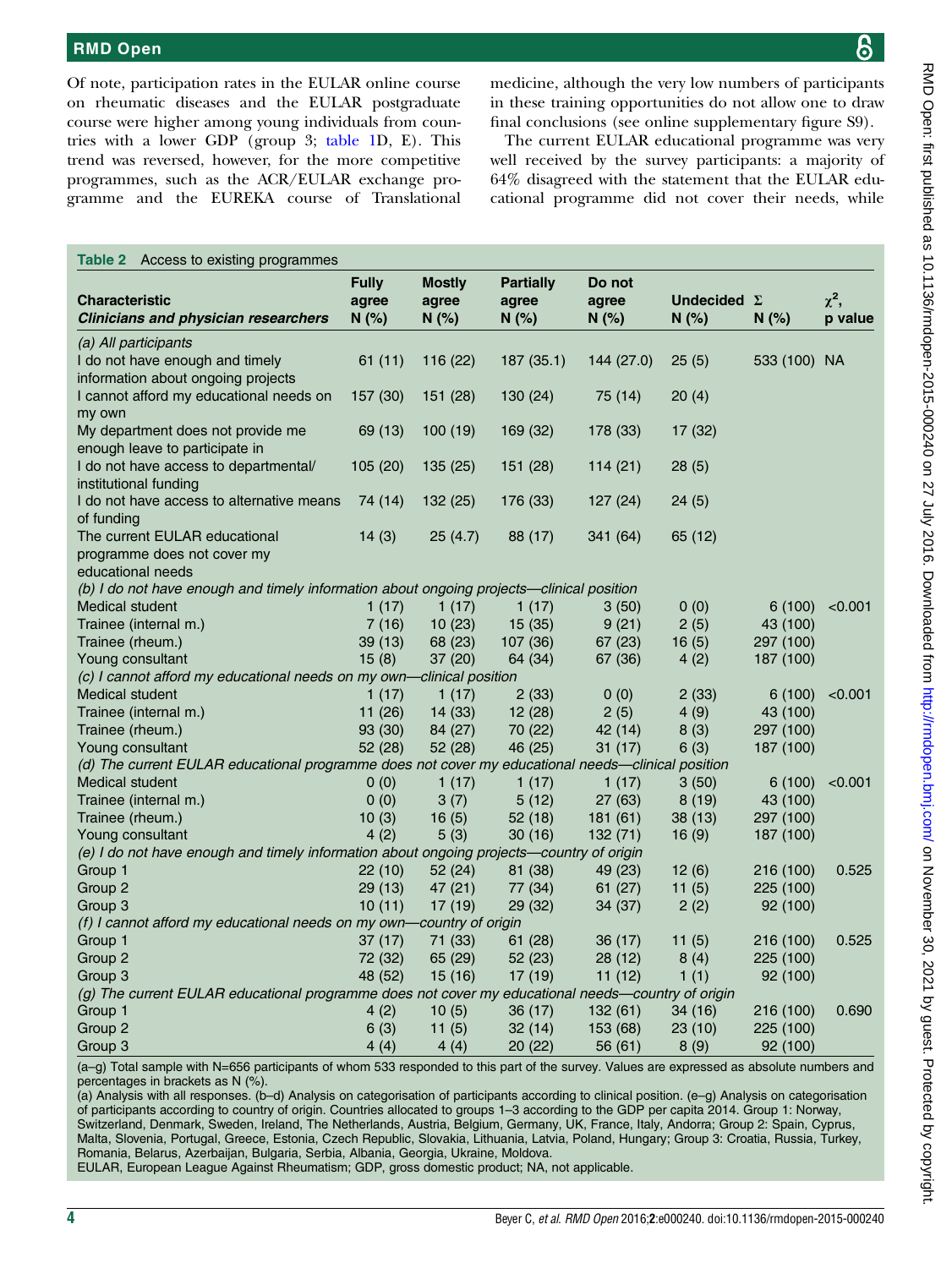(81%) educational programmes (data not shown). Regarding dedicated clinical courses, the majority of participants indicated interest or strong interest in imaging studies, including X-ray (90%), ultrasound (88%) and MRI (87%), as well as for refresher courses (97%) and general review (95%) (table 3). When asked about scientific training, responses from the participants were more diverse: interest or strong interest was expressed particularly for courses on statistics (85%), research methodology (83%) and presentation skills (80%) (table 3).

Finally, we observed a diversity of individual preferences when interviewing participants for their preferred learning modalities. Interests in attending live courses and conferences for learning purposes were higher compared to other learning modalities (see online [supplementary table](http://dx.doi.org/10.1136/rmdopen-2015-000240) S5). Eighty-five per cent of participants preferred or strongly preferred participation in live courses and 84% case-oriented and problem-

The current survey assessed the educational needs of young individuals in rheumatology to define and foster future educational opportunities. The survey stands out for its large sample size with around 600 participants

| <b>Characteristic</b>                       | No interest | <b>Little interest</b> | Interested in | <b>Strong interest</b> | $\Sigma$  |
|---------------------------------------------|-------------|------------------------|---------------|------------------------|-----------|
| <b>Clinicians and physician researchers</b> | N(%)        | N(%)                   | N(%)          | N(%)                   | N(%)      |
| (a) Clinical training programmes            |             |                        |               |                        |           |
| Specific techniques                         |             |                        |               |                        |           |
| <b>Communication skills</b>                 | 59(12)      | 135(28)                | 187 (39)      | 96(20)                 | 477 (100) |
| Clinical examination                        | 22(4)       | 54(11)                 | 197(41)       | 204 (43)               |           |
| Capillaroscopy                              | 42(9)       | 115(24)                | 175 (37)      | 145 (30)               |           |
| Arthrocentesis                              | 38(8)       | 83 (17)                | 166 (35)      | 190 (40)               |           |
| Synovial fluid analysis                     | 30(6)       | 96(20)                 | 205(43)       | 146 (30)               |           |
| Urine analysis                              | 107(22)     | 185 (39)               | 129(27)       | 56 (12)                |           |
| Ultrasound                                  | 13(3)       | 45(9)                  | 120(25)       | 299 (63)               |           |
| X-ray evaluation                            | 10(2)       | 40(8)                  | 193(41)       | 234 (49)               |           |
| <b>MRI</b>                                  | 11 $(2)$    | 48 (10)                | 202 (42)      | 216(45)                |           |
| Laboratory evaluations                      | 29(6)       | 79 (17)                | 194(41)       | 175 (37)               |           |
| <b>Biopsy</b>                               | 42(2)       | 101(21)                | 169 (35)      | 165(35)                |           |
| General courses                             |             |                        |               |                        |           |
| Review courses on rheumatic diseases        | 5(1)        | 19(4)                  | 190(40)       | 263(55)                |           |
| Refreshers/updates                          | 5(1)        | 8(2)                   | 176 (37)      | 288 (60)               |           |
| (b) Scientific training programmes          |             |                        |               |                        |           |
| General background                          | 10(2)       | 69 (16)                | 220(52)       | 122(29)                | 421 (100) |
| <b>Experimental techniques</b>              | 36(6)       | 117(28)                | 183 (44)      | 109(20)                |           |
| Research methodology (epidemiology, etc)    | 15(4)       | 59 (14)                | 197 (47)      | 150(36)                |           |
| <b>Writing skills</b>                       | 17 $(4)$    | 67 (16)                | 199(47)       | 138 (33)               |           |
| Reviewing skills                            | 19(5)       | 59 (14)                | 201(48)       | 142 (34)               |           |
| <b>Presentation skills</b>                  | 18(4)       | 68 (16)                | 172(41)       | 163 (39)               |           |
| Statistics (theory and practice)            | 12(3)       | 50(12)                 | 170 (40)      | 189 (45)               |           |

Researchers were allowed to participate in or skip the assessment on clinical training programmes; clinicians were allowed to participate in or skip the assessment on scientific training programmes. Upper part: All participants interested in clinical training programmes (N=477) responded to the assessment. Lower part: All participants interested in scientific training programmes (N=421) responded to the assessment. Values are expressed as total numbers and percentages in brackets as N (%).

[\(table 2](#page-3-0)A–G).

Interests and needs of participants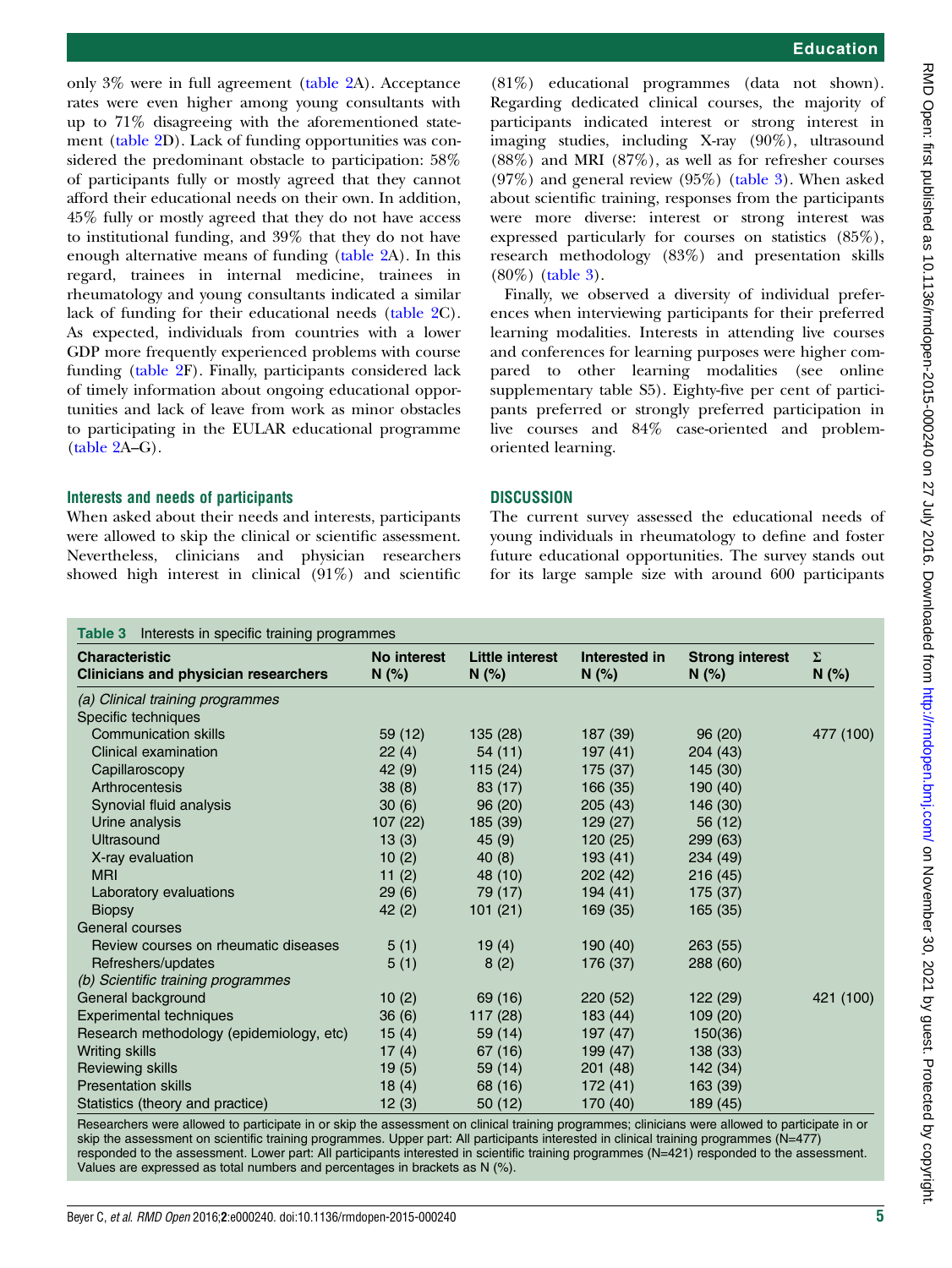from 38 European countries. We addressed a broad spectrum of educational details and obtained the following key findings:

- 1. The current educational portfolio of EULAR is well perceived among young individuals in the field, which is in line with results from a small previous study.<sup>[3](#page-6-0)</sup> Bandinelli *et al*<sup>3</sup> observed a very high acceptance rate for the EULAR online course on rheumatic diseases among 170 young rheumatologists across Europe. Together, these findings reinforce EULAR's educational policy.
- 2. Lack of financial means is the major obstacle preventing participation in existing EULAR educational programmes. As expected, lack of funding opportunities is a greater issue in countries with a lower GDP per capita. Along with our findings, Gaujoux-Viala *et al*<sup>[6](#page-6-0)</sup> revealed financial support by bursaries as one of the most important needs of 243 young rheumatologists. To compensate for these financial needs, EULAR has reduced the costs for the online courses and offers course bursaries for its live courses. Future funding opportunities might include educational funds from government or industry.
- 3. The outstanding interest in imaging modalities (ultrasound, X-ray, MRI) may prompt EULAR to expand its imaging educational programme even beyond the ultrasound courses. EULAR's future scientific courses might teach statistics, presentation skills and research methodologies, as these were among the main interests of young rheumatologists and researchers.
- 4. While learning preferences were diverse, live courses and live conferences were very much favoured by our participants. This piece of information may raise EULAR's awareness of 'classical' live teaching programmes, which may not always be replaceable by online teaching opportunities.
- 5. The survey participants showed a strong interest in pursuing a career in academia and in clinical environments, suggesting that EULAR invests in those young individuals who will represent EULAR and the European rheumatology community in future.

Our survey was subject to structural limitations: First, the proportion of (non-physician) researchers was very small within the study, reflecting that EMEUNET and EULAR mainly represent physicians and physician researchers and compelling us to exclude those individuals for the detailed analyses of this survey. Second, EMEUNET members or individuals linked to the EMEUNET network were more likely to receive invitations and participate in the survey, with 46% of participants being indeed a member of EMEUNET. This might result in a predominance of academia-oriented responders. Second, using the EMEUNET network to distribute invitations to participate in the survey, we could not determine the number of individuals who had finally received our invitations. Finally, country-specific response rates depended on pre-existing networks for young rheumatologists that helped to invite participants.

Although the use of the EMEUNET network resulted in many limitations of our study, we had already learnt in an earlier study<sup>[4](#page-6-0)</sup> that this network was the only available approach to reach out to young individuals all over Europe: In a lot of European countries, national associations for medicine and rheumatology could provide neither educational information nor contact details of young individuals working in the field. In this context, we wish that this survey may pioneer future educational studies, which will exceed our current work in completeness and unbiasedness of data by collecting information from nationally registered young individuals in training for rheumatology.

Taken together, this large survey among around 600 young individuals working in the field of rheumatology reveals a high acceptance rate of the current EULAR educational portfolio. Training on novel imaging technologies is among the most important educational needs of these young individuals and cost-effective educational opportunities as well as live courses are much appreciated.

#### Author affiliations

<sup>1</sup>Department of Internal Medicine 3 and Institute for Clinical Immunology, University of Erlangen-Nuremberg, Erlangen, Germany

<sup>2</sup>Department of Rheumatology, Leiden University Medical Center, Leiden, The Netherlands

3 Department of Rheumatology, Hospital General Universitario de Elda, Alicante, Spain

4 Department of Internal Medicine III, Division of Rheumatology, Medical University Vienna, Vienna, Austria

5 Rheumatology Department, University College London Hospitals & MRC Centre for Neuromuscular Diseases, University College London, London, UK 6 Department of Rheumatology, University Hospital Zurich, Zurich, Switzerland <sup>7</sup>Rheumatology Department, Paris Descartes University, Cochin Hospital, Assistance Publique-Hôpitaux de Paris, INSERM (U1153): Clinical Epidemiology and Biostatistics, PRES Sorbonne Paris-Cité, France <sup>8</sup>Rheumatology Unit, Sapienza Università di Roma, Rome, Italy <sup>9</sup>Utrecht University Medical Center, Utrecht, The Netherlands <sup>10</sup>Rheumatology Unit, Department of Medicine at the Karolinska University Hospital, Solna, Karolinska Institutet, Stockholm, Sweden

Acknowledgements Special thanks to Gabriela Kluge, EULAR Education Programme manager, for her constant support in performing this survey. Many thanks to all young clinicians and researchers who participated in the online survey.

EMEUNET country liaisons group (collaborators): Antigoni Grigoriou, MRCP, MScRheumatology Department, St George's Hospital NHS FoundationTrust, London, UK; Antonis Fanouriakis, MD, Department of Rheumatology, Clinical Immunology and Allergy, University of Crete, Heraklion, Greece; Axel Hueber, MD, PhD, Department of Internal Medicine 3 and Institute for Clinical Immunology, University of Erlangen-Nuremberg, Erlangen, Germany; Britta Maurer, MD, Division of Rheumatology and Research of Systemic Autoimmune Disease, University Hospital Zurich, Zurich, Switzerland; Carlo A. Scirè, MD, PhD, Epidemiology Unit, Italian Society for Rheumatology, Milan, Italy; Cécile Gaujoux-Viala, MD, PhD, Department of Rheumatology, Nîmes University Hospital, EA2415, Montpellier University, Nîmes, France; Diana Karpec, MD, Clinic of Rheumatology, Traumatology, Orthopedics and Plastic and Reconstructive Surgery, Vilnius University Hospital Santariskiu Clinics, Vilnius, Lithuania; Diane van der Woude, MD, PhD, Department of Rheumatology, Leiden University Medical Center, Leiden, The Netherlands; Doron Rimar, MD, Rheumatology Unit, Faculty of Medicine, Bnai Zion Medical Center, Technion, POB 4940, 31048, Haifa, Israel; Elena Deseatnicova, MD, PhD, Department of Rheumatology and